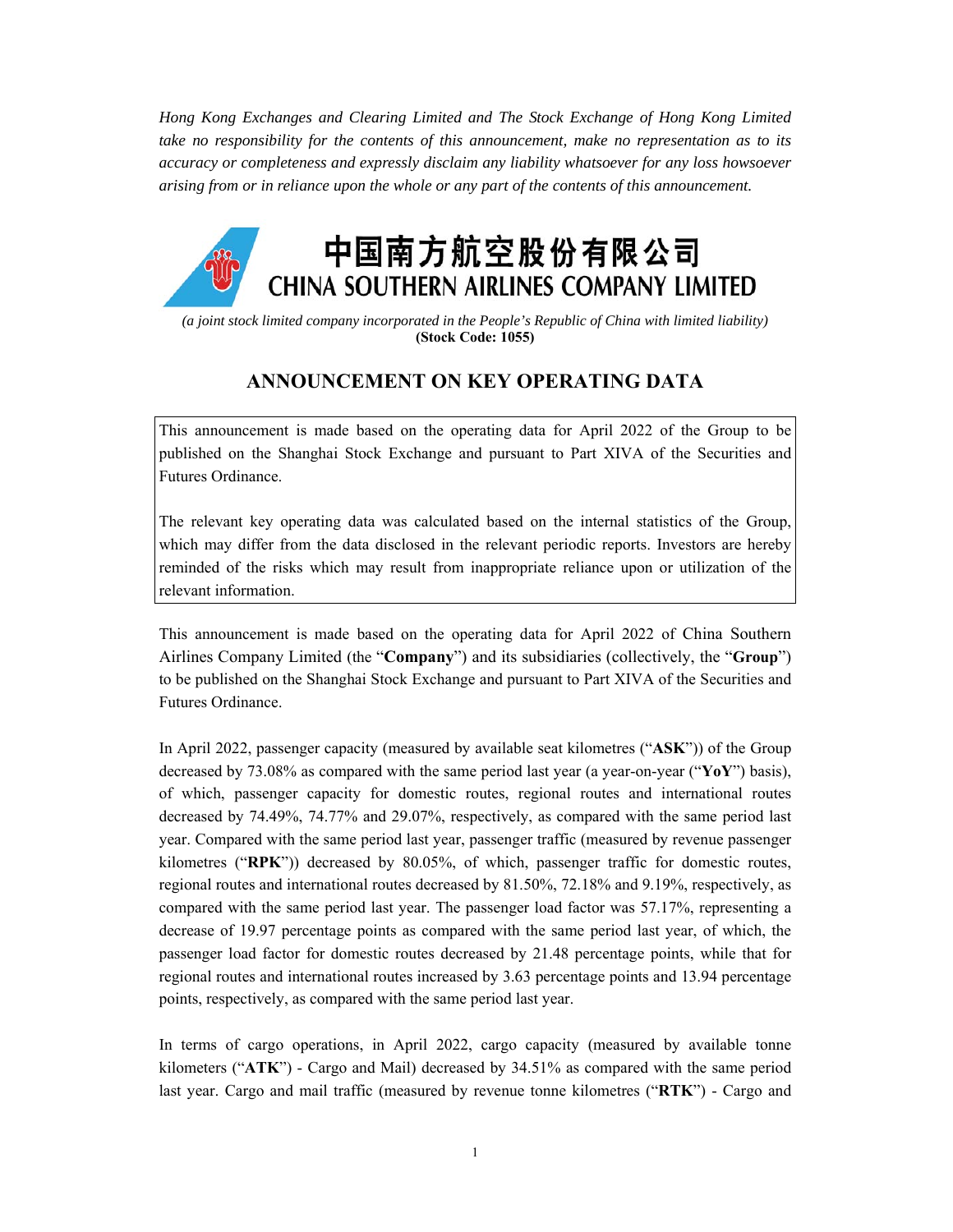Mail) decreased by 14.24% as compared with the same period last year. The cargo and mail load factor was 62.13%, representing an increase of 14.68 percentage points as compared with the same period last year.

In April 2022, the Group has newly launched the following major routes: Fuzhou – Nantong – Hohhot – Nantong – Fuzhou, Tianjin – Lanzhou - Tianjin (each being seven flights a week).

In April 2022, the Group disposed of one B737-800 aircraft. As of the end of April 2022, the Group operated a fleet of 878 commercial aircrafts as set out below:

| <b>Aircraft Model</b> | <b>Self-owned</b> | <b>Finance Lease</b> | <b>Operating Lease</b> | <b>Subtotal</b> |
|-----------------------|-------------------|----------------------|------------------------|-----------------|
| Airbus 380 Series     | 3                 | 0                    | 0                      |                 |
| Airbus 350 Series     |                   | 12                   | 0                      | 12              |
| Airbus 330 Series     | 4                 | 29                   | 7                      | 40              |
| Airbus 320 Series     | 103               | 113                  | 123                    | 339             |
| Boeing 787 Series     | 4                 | 25                   | 10                     | 39              |
| Boeing 777 Series     | 8                 | 21                   | 0                      | 29              |
| Boeing 737 Series     | 145               | 71                   | 182                    | 398             |
| EMB190 Series         | 6                 | $\theta$             | 0                      | 6               |
| ARJ21                 |                   | 11                   | 0                      | 12              |
| Total                 | 274               | 282                  | 322                    | 878             |

As at the end of April 2022, save for the commercial aircrafts mentioned above, the Group operated a fleet of 28 civil helicopters.

|                         |          | April 2022                                     |                      | <b>Cumulative 2022</b> |                          |  |
|-------------------------|----------|------------------------------------------------|----------------------|------------------------|--------------------------|--|
| Traffic                 | Amount   | Month-on-<br>Month<br>("MoM")<br>Change<br>(%) | YoY<br>Change<br>(%) | Amount                 | <b>YoY</b> Change<br>(%) |  |
| <b>RPK</b> (in million) |          |                                                |                      |                        |                          |  |
| Domestic                | 3,352.01 | $-45.99$                                       | $-81.50$             | 31,734.93              | $-38.46$                 |  |
| Regional                | 5.21     | $-19.76$                                       | $-72.18$             | 32.55                  | $-44.19$                 |  |
| International           | 335.86   | 11.40                                          | $-9.19$              | 1,132.11               | $-12.77$                 |  |
| Total                   | 3,693.09 | $-43.31$                                       | $-80.05$             | 32,899.60              | $-37.84$                 |  |
| <b>RTK</b> (in million) |          |                                                |                      |                        |                          |  |
| Domestic                | 363.92   | $-42.99$                                       | $-78.90$             | 3,152.64               | $-36.70$                 |  |
| Regional                | 0.73     | $-51.75$                                       | $-73.93$             | 5.65                   | $-39.93$                 |  |
| International           | 517.76   | $-8.70$                                        | $-7.63$              | 2,099.98               | $-10.14$                 |  |

## **KEY OPERATING DATA OF APRIL 2022**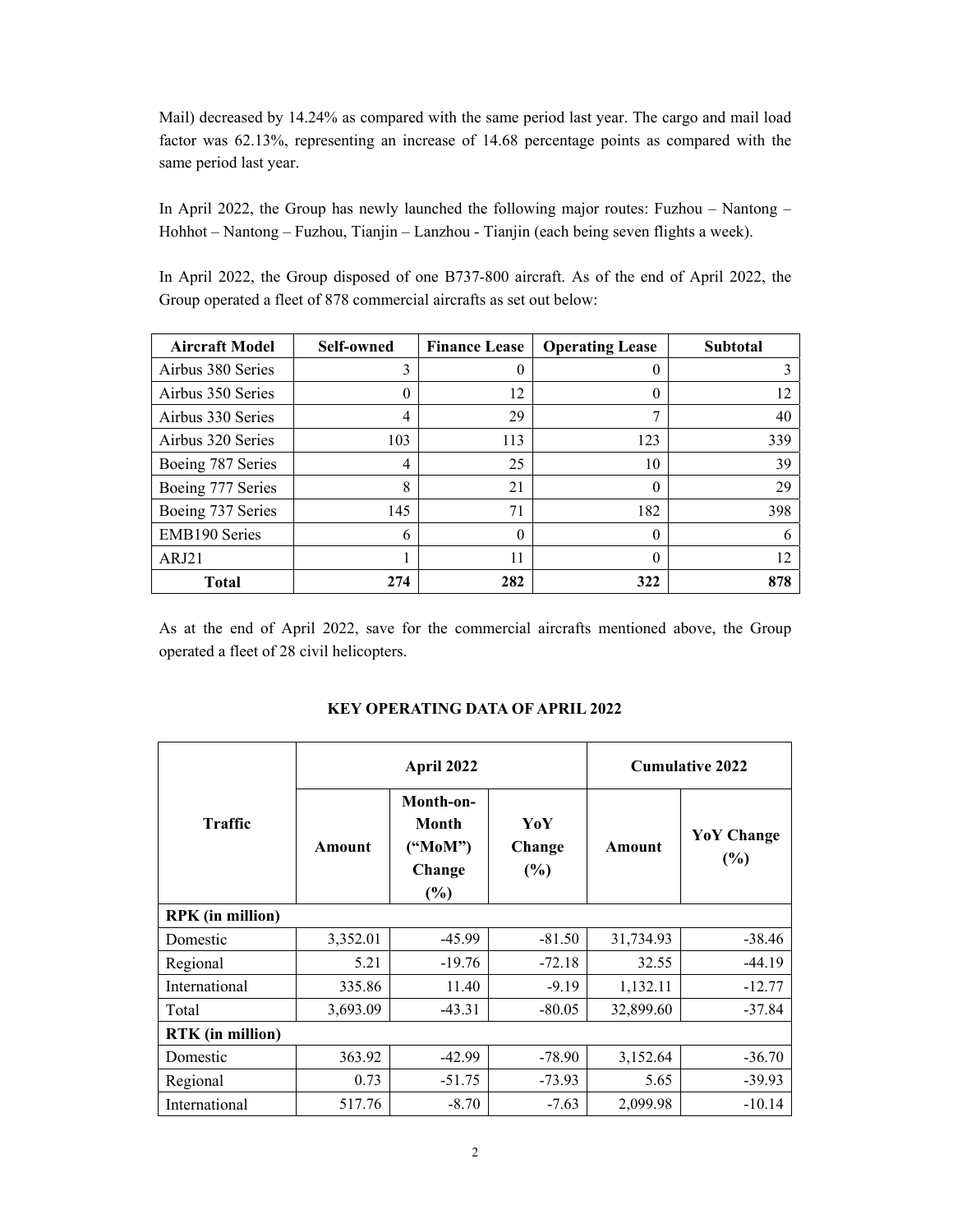| Total                                       | 882.41                           | $-26.89$ | $-61.43$ | 5,258.28  | $-28.23$ |  |  |  |
|---------------------------------------------|----------------------------------|----------|----------|-----------|----------|--|--|--|
| RTK - Cargo and Mail (in million)           |                                  |          |          |           |          |  |  |  |
| Domestic                                    | 64.19                            | $-23.28$ | -44.43   | 352.16    | $-11.83$ |  |  |  |
| Regional                                    | 0.27                             | $-71.38$ | $-76.50$ | 2.77      | $-34.52$ |  |  |  |
| International                               | 488.08                           | $-9.68$  | $-7.50$  | 1,999.76  | $-9.98$  |  |  |  |
| Total                                       | 552.54                           | $-11.59$ | $-14.24$ | 2,354.69  | $-10.30$ |  |  |  |
|                                             | Passengers carried (in thousand) |          |          |           |          |  |  |  |
| Domestic                                    | 2,189.02                         | $-45.56$ | $-81.71$ | 20,135.02 | $-40.95$ |  |  |  |
| Regional                                    | 4.87                             | $-22.74$ | $-72.37$ | 32.46     | $-41.76$ |  |  |  |
| International                               | 51.03                            | 5.19     | $-17.00$ | 181.23    | $-19.08$ |  |  |  |
| Total                                       | 2,244.92                         | $-44.92$ | $-81.37$ | 20,348.71 | $-40.81$ |  |  |  |
| Cargo and mail carried (in thousand tonnes) |                                  |          |          |           |          |  |  |  |
| Domestic                                    | 39.74                            | $-23.01$ | $-42.71$ | 211.80    | $-12.45$ |  |  |  |
| Regional                                    | 0.25                             | $-73.58$ | $-78.39$ | 2.78      | $-35.12$ |  |  |  |
| International                               | 55.78                            | $-5.87$  | 3.94     | 215.14    | $-6.26$  |  |  |  |
| Total                                       | 95.77                            | $-14.35$ | $-22.88$ | 429.73    | $-9.67$  |  |  |  |

|                                          |               | April 2022           |                         |               | <b>Cumulative 2022</b>      |  |  |
|------------------------------------------|---------------|----------------------|-------------------------|---------------|-----------------------------|--|--|
| Capacity                                 | <b>Amount</b> | MoM<br>Change<br>(%) | YoY<br>Change<br>$(\%)$ | <b>Amount</b> | <b>YoY</b> Change<br>$(\%)$ |  |  |
| <b>ASK</b> (in million)                  |               |                      |                         |               |                             |  |  |
| Domestic                                 | 5,919.26      | $-38.41$             | $-74.49$                | 49,102.40     | $-30.47$                    |  |  |
| Regional                                 | 13.37         | $-52.90$             | $-74.77$                | 95.86         | $-45.98$                    |  |  |
| International                            | 527.66        | 1.43                 | $-29.07$                | 1,998.28      | $-30.68$                    |  |  |
| Total                                    | 6,460.29      | $-36.41$             | $-73.08$                | 51,196.54     | $-30.51$                    |  |  |
| <b>ATK</b> (in million)                  |               |                      |                         |               |                             |  |  |
| Domestic                                 | 656.83        | $-38.53$             | $-75.92$                | 5,481.62      | $-32.45$                    |  |  |
| Regional                                 | 1.58          | $-60.61$             | $-76.53$                | 13.10         | $-43.98$                    |  |  |
| International                            | 812.29        | $-6.49$              | 3.63                    | 3,272.02      | $-5.63$                     |  |  |
| Total                                    | 1,470.71      | $-24.24$             | $-58.19$                | 8,766.74      | $-24.46$                    |  |  |
| <b>ATK</b> - Cargo and Mail (in million) |               |                      |                         |               |                             |  |  |
| Domestic                                 | 124.10        | $-39.06$             | $-80.58$                | 1,062.40      | $-39.63$                    |  |  |
| Regional                                 | 0.38          | $-74.08$             | $-80.79$                | 4.47          | $-39.70$                    |  |  |
| International                            | 764.80        | $-6.94$              | 6.68                    | 3,092.18      | $-3.61$                     |  |  |
| Total                                    | 889.28        | $-13.40$             | $-34.51$                | 4,159.05      | $-16.40$                    |  |  |

|                    | <b>April 2022</b> |        |        | <b>Cumulative 2022</b> |              |
|--------------------|-------------------|--------|--------|------------------------|--------------|
| <b>Load Factor</b> | <b>Figure</b>     | MoM    | YoY    | <b>Figure</b>          | YoY Change   |
|                    | $(\%)$            | Change | Change | $\frac{1}{2}$          | (Percentage) |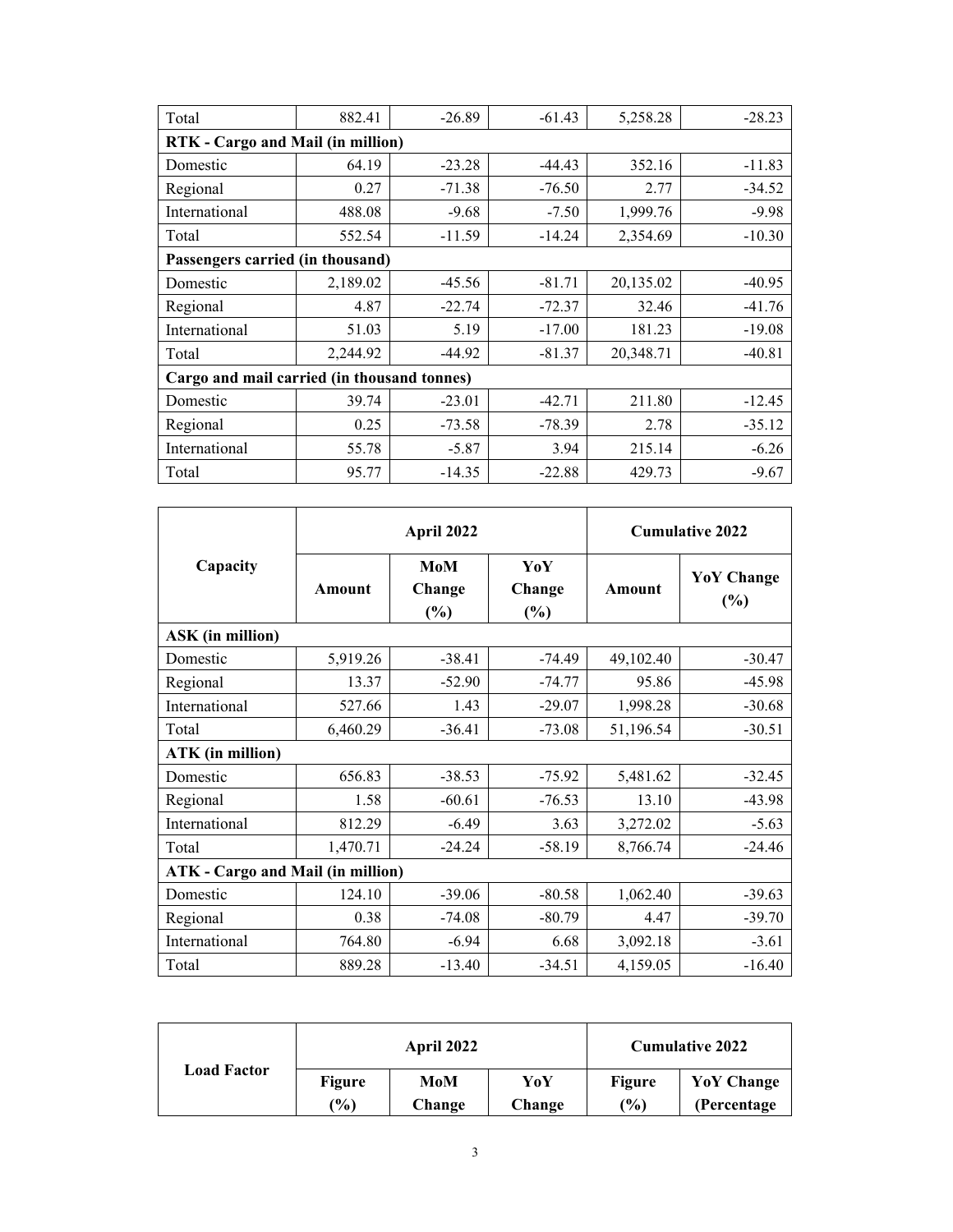|                                      |       | (Percentage | (Percentage |       | Points) |  |
|--------------------------------------|-------|-------------|-------------|-------|---------|--|
|                                      |       | Points)     | Points)     |       |         |  |
| Passenger Load Factor (RPK/ASK)      |       |             |             |       |         |  |
| Domestic                             | 56.63 | $-7.95$     | $-21.48$    | 64.63 | $-8.40$ |  |
| Regional                             | 39.00 | 16.11       | 3.63        | 33.96 | 1.09    |  |
| International                        | 63.65 | 5.69        | 13.94       | 56.65 | 11.63   |  |
| Total                                | 57.17 | $-6.96$     | -19.97      | 64.26 | $-7.57$ |  |
| <b>Cargo and Mail Load Factor</b>    |       |             |             |       |         |  |
| Domestic                             | 51.73 | 10.64       | 33.65       | 33.15 | 10.45   |  |
| Regional                             | 70.95 | 6.70        | 12.94       | 61.92 | 4.90    |  |
| International                        | 63.82 | $-1.93$     | $-9.79$     | 64.67 | $-4.58$ |  |
| Total                                | 62.13 | 1.27        | 14.68       | 56.62 | 3.85    |  |
| <b>Overall Load Factor (RTK/ATK)</b> |       |             |             |       |         |  |
| Domestic                             | 55.40 | $-4.33$     | $-7.83$     | 57.51 | $-3.86$ |  |
| Regional                             | 46.28 | 8.50        | 4.61        | 43.16 | 2.91    |  |
| International                        | 63.74 | $-1.54$     | $-7.77$     | 64.18 | $-3.22$ |  |
| Total                                | 60.00 | $-2.17$     | $-5.04$     | 59.98 | $-3.15$ |  |

Notes:

- 1. "RPK(s)" refers to the number of passengers carried multiplied by the kilometers flown;
- 2. "RTK(s)" refers to the load (passenger and cargo and mail) in tonnes multiplied by the kilometers flown;
- 3. "RTK(s) Cargo and Mail" refers to the cargo and mail load in tonnes multiplied by the kilometers flown;
- 4. " $ASK(s)$ " refers to the number of seats available for sale multiplied by the kilometers flown;
- 5. "ATK(s)" refers to the number of tonnes of capacity available for transportation multiplied by the kilometers flown;
- 6. " $ATK(s)$  Cargo and Mail" refers to the number of tonnes of capacity available for the carriage of cargo and mail multiplied by the kilometers flown;
- 7. "Passenger Load Factor" refers to RPK expressed as a percentage of ASK;
- 8. "Cargo and Mail Load Factor" refers to RTK- Cargo and Mail expressed as a percentage of ATK - Cargo and Mail;
- 9. "Overall Load Factor" refers to RTK expressed as a percentage of ATK.

The key operating data above was calculated based on the internal preliminary statistics of the Group, which may be subsequently adjusted or differ from the data disclosed in the relevant periodic reports. Investors are hereby reminded of the risks which may result from inappropriate reliance upon or utilization of the information given above.

## By order of the Board **China Southern Airlines Company Limited Xie Bing**